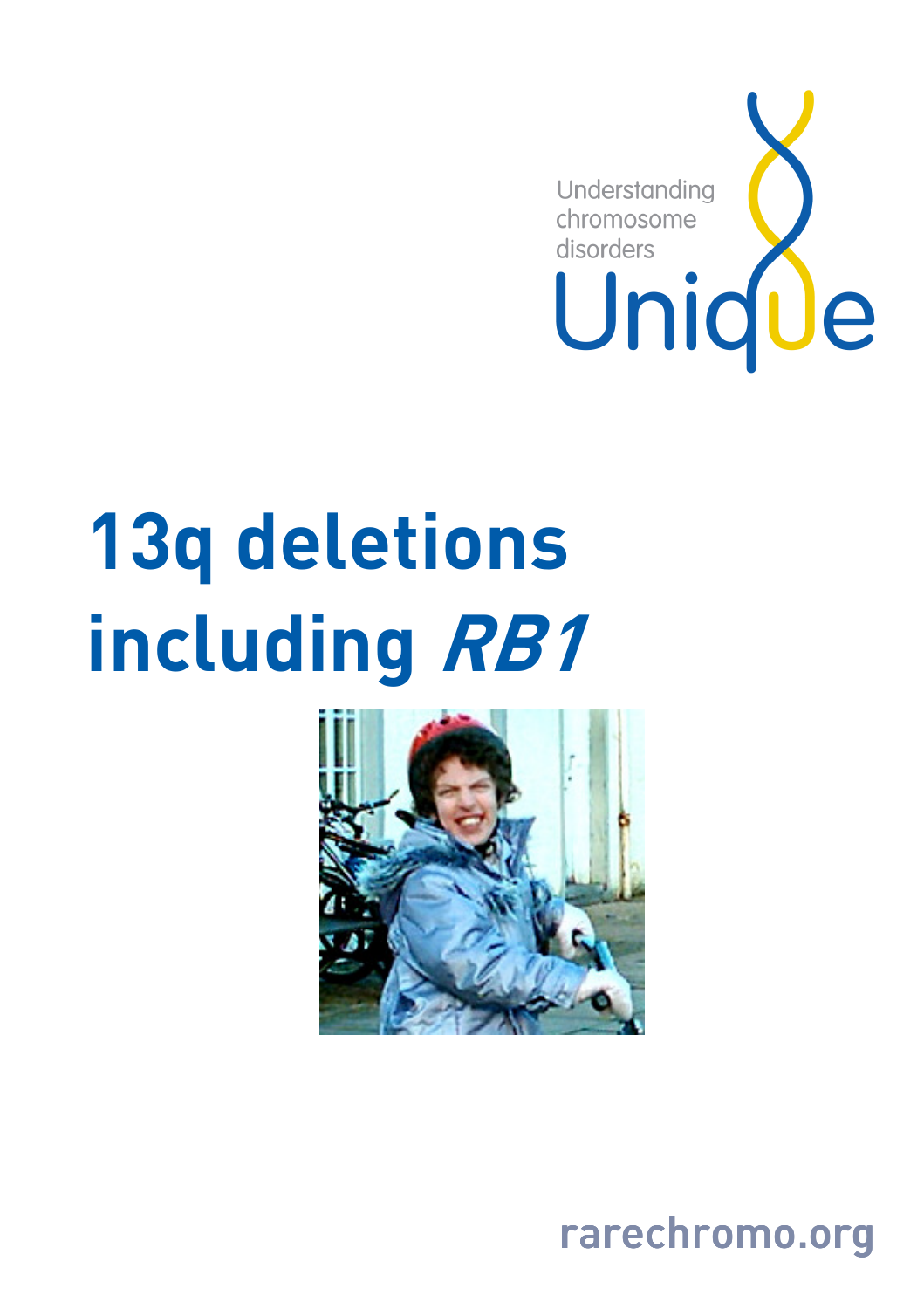# Sources & References

This leaflet draws on information on the thirty to forty people with this chromosome disorder who have been described in the medical literature. The first -named author and publication date are given to allow you to look for the abstracts or original articles on the internet in PubMed. If you wish, you can obtain abstracts and articles from Unique. Some information also comes from the families of eleven affected Unique members. References to this information are marked (U).

Losing part of the long arm of one copy of chromosome 13 including the RB1 gene at q14.2 is very rare. Apart from the effects of losing the RB1 gene (see pages 6-7), the effects depend mostly on how much material is missing and as this varies from person to person, individuals experience different effects.

In general, people who have lost larger bits experience more effects. Some people have a mixture of cells with complete chromosome 13s and cells with a bit missing from one chromosome 13. This is called mosaicism and in general, it means that people have fewer effects (Baud 1999).

#### Main features

The most common effects are:

- Short stature
- Delay in reaching developmental milestones
- Learning difficulties or disability

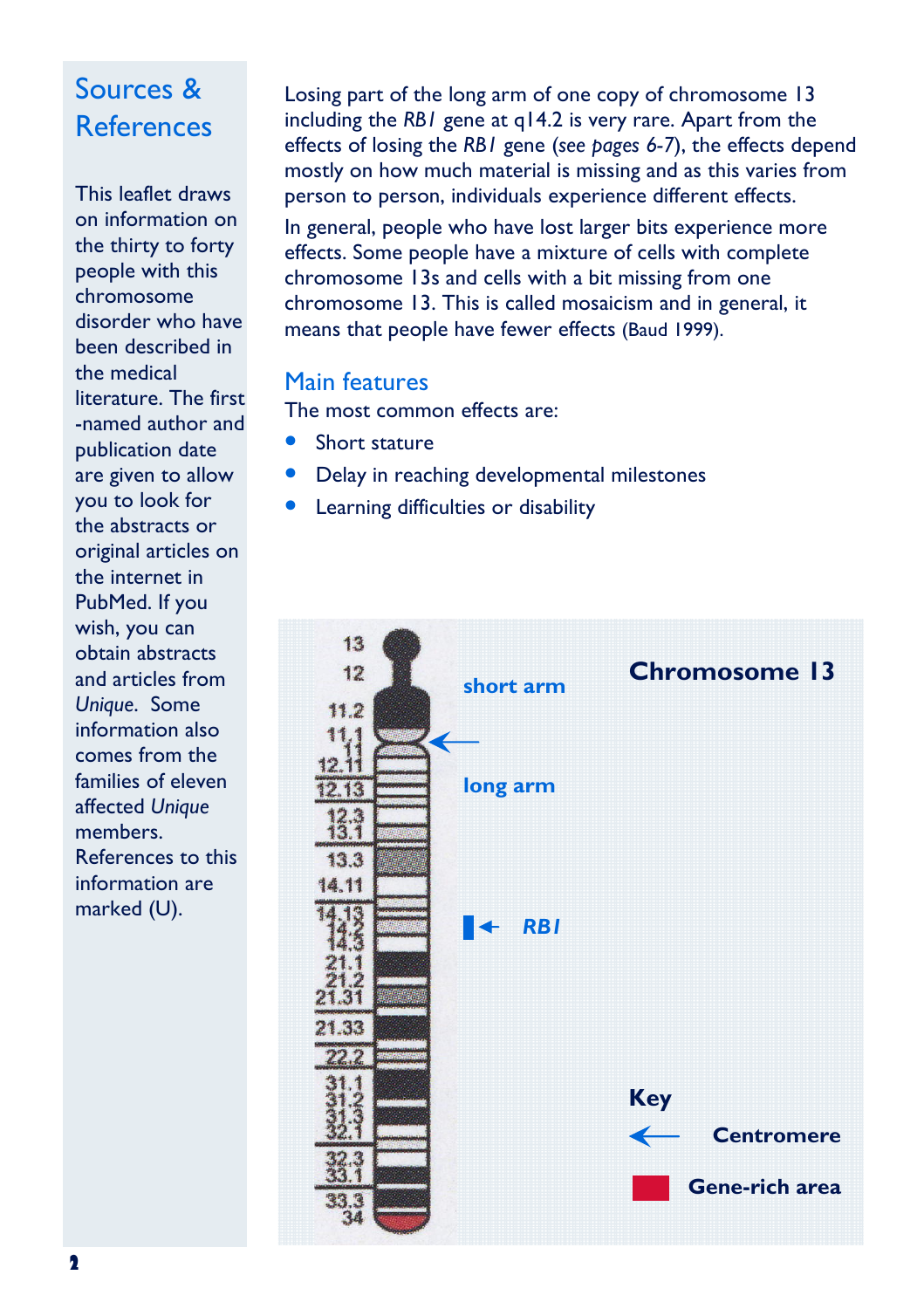# Appearance

Children with this chromosome disorder are believed by doctors to have a distinctive appearance. However, from a parent's point of view, this may be subtle. The features that doctors may point to include thick, forward-slanting ear lobes, a high, broad forehead and a prominent philtrum (the groove between the nose and mouth). Unique parents have noted most often their child's wide nasal bridge and one parent also noted small lips and low set ears. One child was born with a lipoma (a benign tumour composed of fat cells) in the middle of the forehead (Baud 1999; U).

#### Growth

Research reports show that a minority of children (6/22) are very small for dates at birth. The Unique experience supports this. Out of seven Unique families who have given information on size, five babies were small at birth and put on weight slowly afterwards. One baby weighed 1350 grams (2lb 15 oz) when born at 38 weeks. By contrast, two others had an average birth weight of 3300 to 3500 grams (7lb 6/10 oz) (Baud 1999; U).

### **Learning**

The amount of lost chromosome material is believed to have an impact on children's ability to learn, and children who have only lost chromosome material from within band 13q14 may be very mildly affected. Unique has no members with such a small chromosome change, but the evidence from its other members with larger changes suggests that learning ability may be moderately affected.

Of Unique's four school age members, none has more than a moderate learning difficulty. One nine-year-old knew the alphabet before he was 2 and started to write when he started school at

 Elizabeth is better at reading and writing than number work. She still needs a visual aid such as bricks or a number line to add and subtract - age 9

the age of 5. He is now 'excellent' at spelling and reading, is reading age-appropriate books and can write short sentences. Another nine-year-old is reading well and printing whole sentences and using a computer and a play station. This evidence suggests that the research reports showing that most children (11 out of 16, or 69 per cent) have a severe learning disability should be treated with caution (Motegi 1987; Baud 1999; U).

# Speech and language

There is no specific information in the medical literature on children's ability to communicate, so this section relies on the experience of Unique members. Out of seven families who have given information on speech and communication, all have noted a moderate to severe speech delay. First words generally arrived late at around three or four years and before that children used vocal noises, gestures and eye pointing to indicate their needs and wishes. Parents' perceptions of their child's level of understanding varied – in some children understanding outstripped speech, in others the reverse was true.

Four Unique members noted concerns with articulation: in two the concerns centred around specific speech sounds, in particular 'th'. A third child had a diagnosis of articulatory dyspraxia; the fourth had 'good understanding but problems with pronunciation'.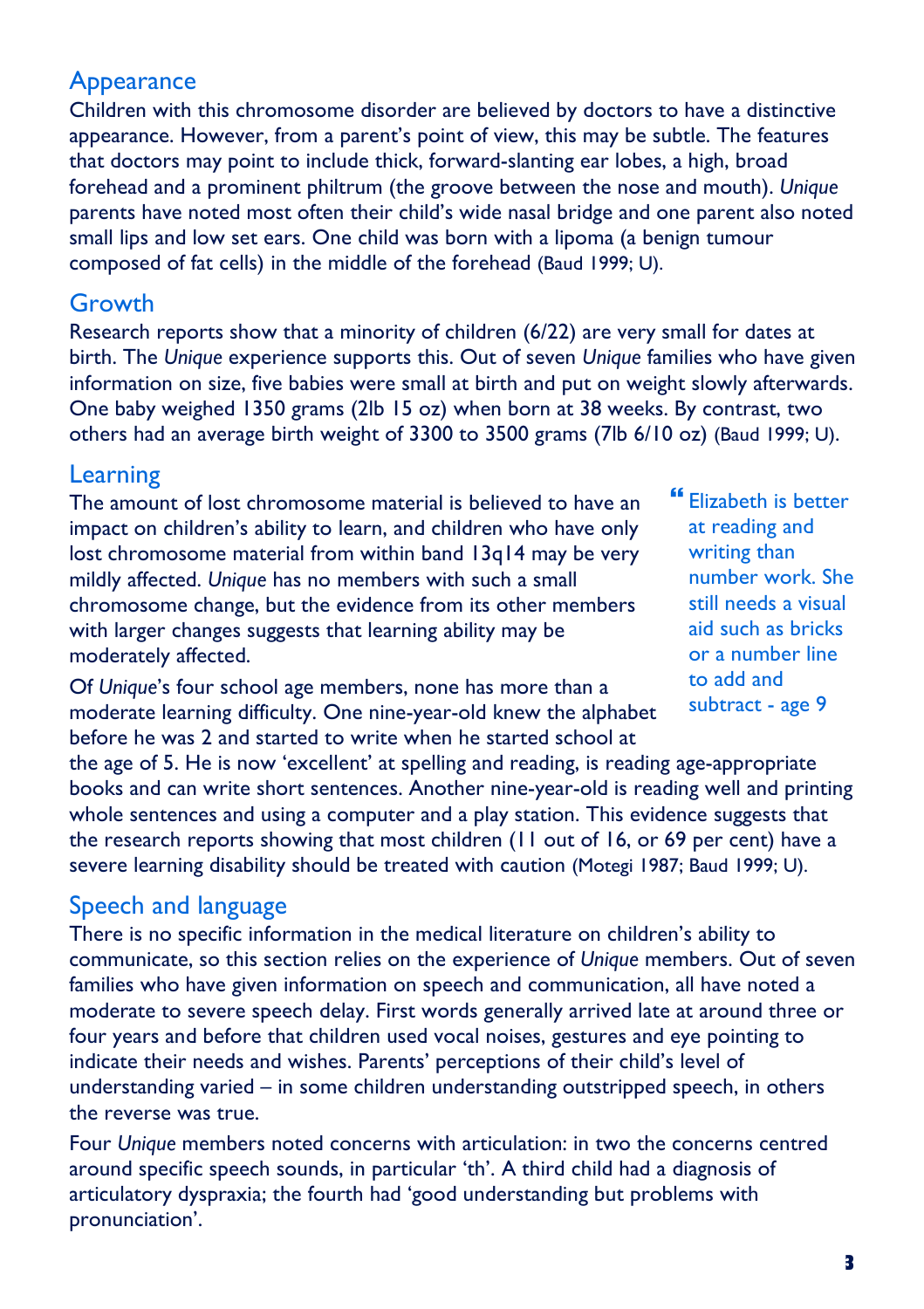Her comprehension of the spoken word is probably the thing that holds her back the most. She needs time to process what is being said to her and understand it. Then she needs more time to respond and can't always find the words to express what she wants to say.

By the age of nine, two Unique members were speaking well but not fluently:

- Steven speaks as if he is reading out loud, quite stilted, still makes vocal noises when he gets frustrated and can't say the words he wants.
- Elizabeth has difficulty with prepositions and pronouns and understanding abstract ideas.

#### Sitting, standing, moving

The experience of Unique members shows that babies and children were late in reaching their developmental milestones of sitting and walking – but with extra practice and physiotherapy they reached them. As babies, many felt floppy to handle and had difficulty in holding their heads steady. Six out of eleven families positively noted their child's hypotonia (low muscle tone) and only one said their baby was not floppy. Sitting was achieved between 11 and 15 months and walking between 20 and 27 months. At nine years of age, Unique's two oldest members each had co-ordination problems. One could ride a bicycle without stabilisers but could not kick or catch a ball very well, while the other could swim a few yards, dance and cycle and had recently started gymnastics (U).

Elizabeth has lots of personality and a good sense of humour. She is completely innocent and unselfconscious. She loves to sing and dance and to be going places. We get so much joy from her small achievements and seeing her enjoy things like camping trips and riding her new 'bike'. She makes us laugh and gives many people pleasure. We think we were chosen to have her.

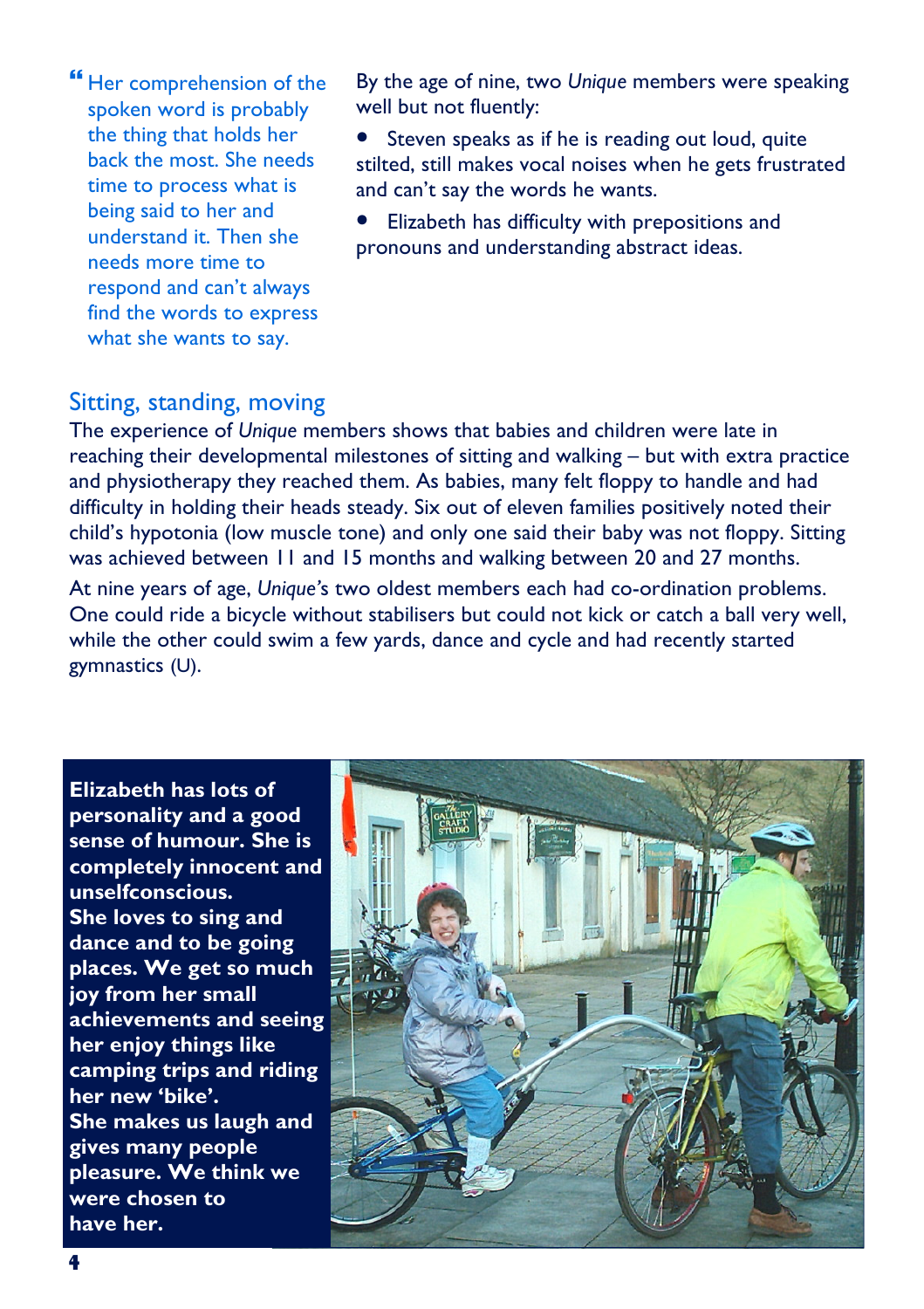# Medical concerns apart from retinoblastoma

There are few typical medical concerns and as a rule, the Unique experience was that children are healthy. This was confirmed by a survey of 22 children, where none was found to have a heart condition, any kidney problems or disorders affecting their bones. The only structural problem revealed was partial agenesis of the corpus callosum (the broad band of nervous tissue that connects the two hemispheres of the brain) in two children and enlarged ventricles within the brain in another (Baud 1999; U).

Occasional health concerns affected one child in six (Schinzel 2001). These included:

microphthalmia (small eyes); coloboma (a developmental defect in the structures of the eye); cataracts (clouding of the lens); cloudy corneas (clouding of the usually invisible and transparent front part of the eye); optic hypoplasia or atrophy (underdevelopment of the nerve connecting the eye and the brain); cleft palate; hernias, including an omphalocele (part of the bowel protrudes into a sac through a hole in the abdomen near the base of the umbilical cord); and defects of the

 The deletion appears to affect her tolerance to medication. She has difficulty awakening after anaesthesia

gastrointestinal system (intestinal atresia – a section of the intestines has not formed completely, stopping food from passing through; Hirschsprung's disease – areas of nerve cells are missing that normally control the rhythmic contractions that lead to matter being pushed through the intestines) or the hands and feet (extra fingers or toes, joined fingers or toes, clubfoot).

Individual Unique families noted these concerns: unusually severe upper respiratory tract infections to age 7; severe stridor (noisy breathing caused by obstruction in the airways or voice box); in a boy, small genitalia; partial duplex kidney – a duplication of part of the kidney's drainage system; constipation. Three children have experienced confirmed or possible seizures: a 2-year-old experienced neonatal seizures that have not recurred; two older children were diagnosed with seizures at the age of nine, one after 'absences' were confirmed by an EEG tracing.

#### Behaviour

The Unique series shows no consistent pattern of behaviour.

- A cheerful child, very affectionate with adults and likes to be close to adults age 6
- She is generally well behaved, happy natured and very affectionate. She is becoming aware of what is appropriate – like not kissing a visiting male teacher! - age 9
- He lives in his own little world and comes into ours when he wants to age 9

#### Food and eating

Feeding problems may arise but the Unique experience shows that most babies learn to suck strongly enough to meet their own needs for nutrition and to eat solid foods, albeit later than you might expect. Newborn babies were typically too weak to suck strongly at the breast and only one of the ten Unique families succeeded in breastfeeding. Three babies were tube fed, one for 10 months. Three babies experienced reflux – the form of extreme posseting that occurs when babies bring their feeds back repeatedly – and two babies were fed by gastrostomy direct into the stomach (Weigel 1998).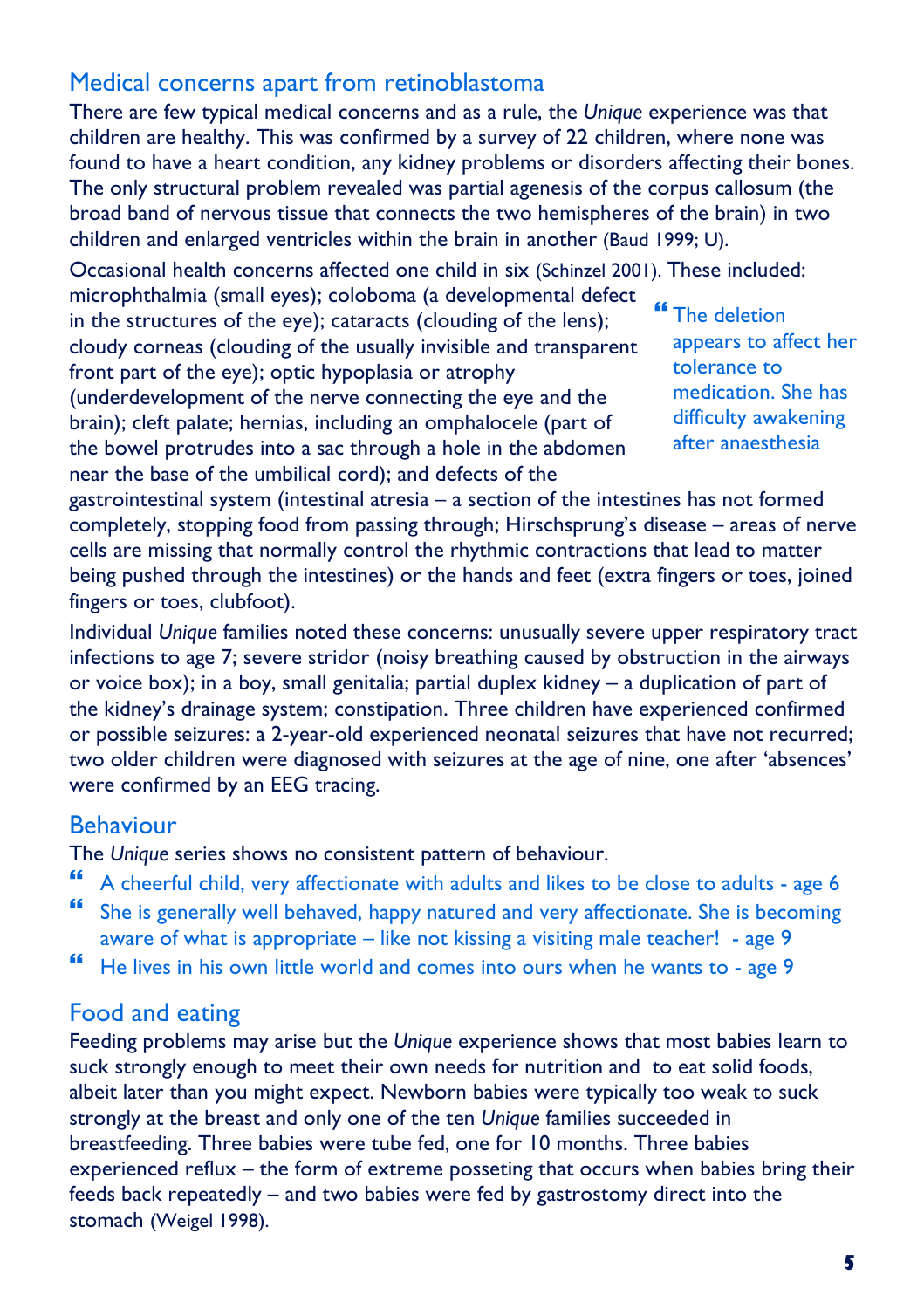## Retinoblastoma

"Try to find out as much information as possible. Stay optimistic and don't stick your head in the sand

 You need support from family and friends during diagnosis and treatment. It is a very hard time for you, the parents and heartbreaking to know your child has cancer

Families of children who developed retinoblastoma The gene associated with a rare and treatable cancer of the retina (retinoblastoma) is located in band 13q14.2. Babies and children who have lost all or parts of band 14.2 and, usually, 14.3 on the long arm of chromosome 13 will therefore be regularly screened for development of retinoblastoma, which affects around half of the children with this deletion.

#### What is retinoblastoma?

Retinoblastoma is an eye cancer that develops in children in the cells of the retina, the light sensitive lining of the eye. It is usually diagnosed in the first six months of life, but may sometimes develop later. In the largest series of children considered to date, the age range at diagnosis was three months to three years. A single tumour may develop (unifocal) or more than one (multifocal). Usually one eye is affected but in a substantial minority of children both eyes are involved (Baud 1999).

How is retinoblastoma caused by a deletion or change in band 13q14?

In a child with a chromosome disorder, retinoblastoma is caused by the absence of the RB1 gene from one chromosome 13 and by changes in the RB1 gene on the other. RB1, the gene that protects against retinoblastoma, is located on the long arm of chromosome 13 at band 14.2. People normally have two chromosome 13s and therefore two copies of the gene. Losing the RB1 gene at 13q14.2 raises the risk of retinoblastoma substantially but does not mean that a child will inevitably develop it. For retinoblastoma to develop, both copies of the gene must be damaged or missing. Children with a chromosome disorder where 13q14.2 is missing only have one copy of the gene. If that copy is damaged, as can happen when genes are copying themselves when cells divide, they will develop retinoblastoma.

#### Signs of retinoblastoma

The pupil reflects light as a white reflex. This may be seen instead of a red reflex in photographs. The eye itself may become red and inflamed.

Out of seven Unique families who have given relevant information, three children have stayed free from retinoblastoma – two to the age of nine, the other to  $2\frac{1}{2}$  years. Of the four children who have developed retinoblastoma, two have a tumour in one eye and in the others both eyes are affected (U).

#### Screening for retinoblastoma

Your child is likely to be checked regularly until the oncologists, who specialise in children's cancers, are confident that no tumours will develop. Screening isn't painful, but as your child will need to lie completely still for a screening test, a general anaesthetic is usually given. Although the great majority of cancers develop before the age of 5, screening usually continues to the age of 8.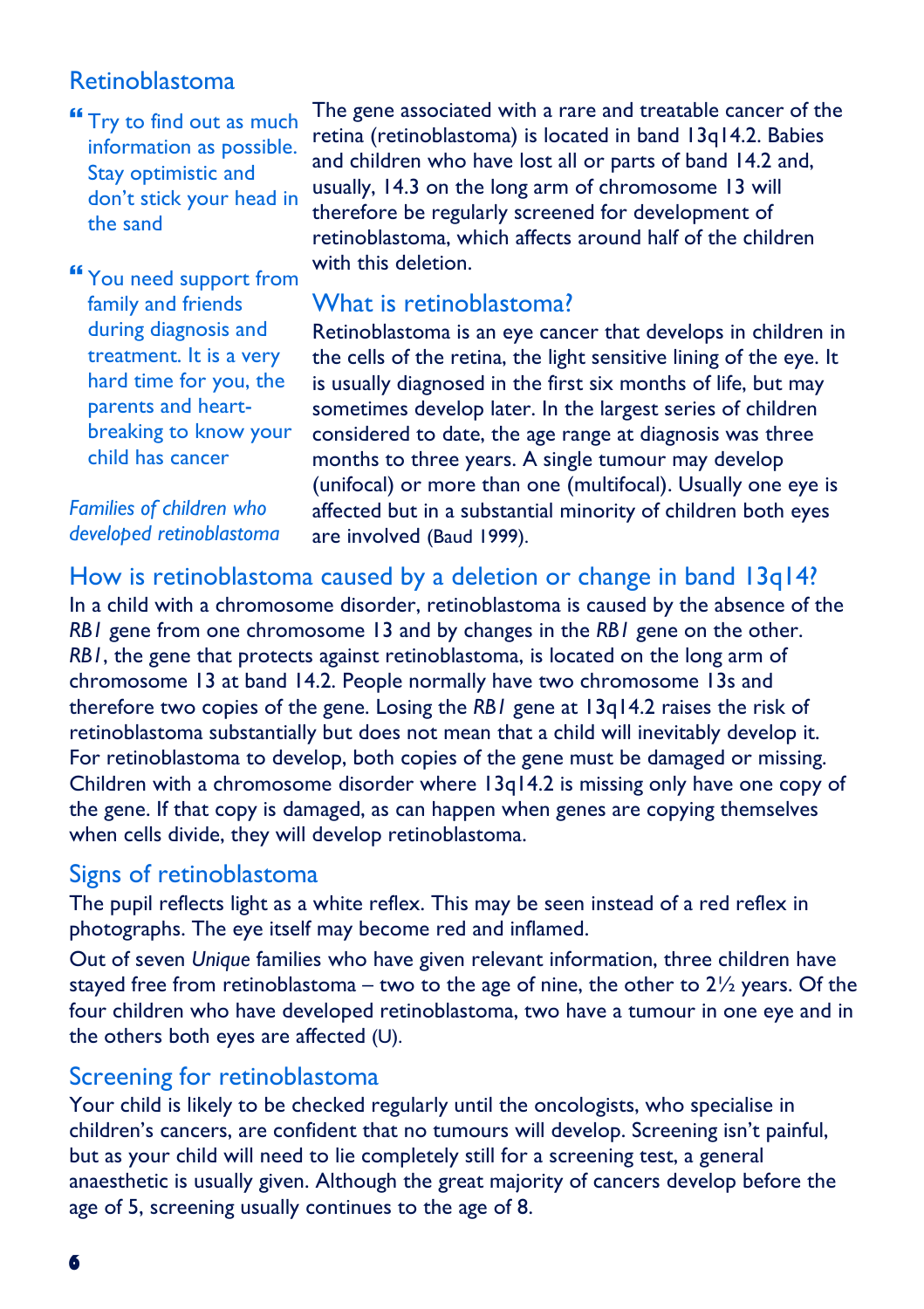# What happens if a child develops retinoblastoma?

So long as retinoblastoma is identified early, it usually responds well to treatment, whether it is associated with a 13q deletion or not. A recent follow-up study of children with a chromosome deletion to 20 years after diagnosis showed that more than nine out of 10 were still alive. The oldest survivor of retinoblastoma with loss of material from chromosome 13 was 64 years old when a research report was written about them (Ward 1984; Baud 1999).

#### Treatment for retinoblastoma

There is a variety of treatments for retinoblastoma that your child's ophthalmic surgeon will discuss with you. They include cryotherapy (freezing) for small tumours; applying a radioactive plaque containing iodine or ruthenium; drug treatment (chemotherapy) as the first line of treatment and to treat any spread of the tumours; drug treatment together with laser therapy; and external beam radiotherapy for tumours that have not responded well to drug treatment or have recurred. For very large tumours that have permanently damaged eyesight, the safest option may be surgery to remove the eye (called enucleation). Out of four Unique children with retinoblastoma, two had an eye removed (U).

 As Steven had quite a lot of treatment and is more likely to get other cancers it was decided the removal of his eye would be the safest so he could have more chemo in the future if needed.

People who have developed retinoblastoma have a small chance of developing other tumours in other parts of their body. These usually affect the bones or muscles or appear as moles or lumps in the skin. It is important to wear a high factor sunscreen to protect the skin and to be alert to any changes in moles or worrying symptoms.

# Was this my fault?

The reason for the changes in chromosome 13 is not fully understood but usually occurs as a mistake in a natural process when the parent's sperm or egg cells are forming. The change in the gene on the other chromosome may occur at the same time or later. What is known is that all genes change, within our bodies and when they are passed from parent to child. The changes are not caused by anything that parents did while they were pregnant or anything they did not do. They are not caused by exposure to any known environmental factor.

## Can this happen again?

So long as both parents have normal chromosomes, it is extremely unlikely that they would have another child with the same problem. In a minority of families – eight out of 39 in the most recent review – one parent has an unusual chromosome arrangement, usually what is known as a balanced translocation of material between two chromosomes. They may be unaware of this because with no chromosome material lost or gained the rearrangement has caused them no problems so far. However, their chances of having another child with a 13q deletion are much higher than for someone with normal chromosomes. Each family's situation is different and it is important to have a chromosome analysis and to seek advice from a genetics service (Baud 1999; Schinzel 2001).